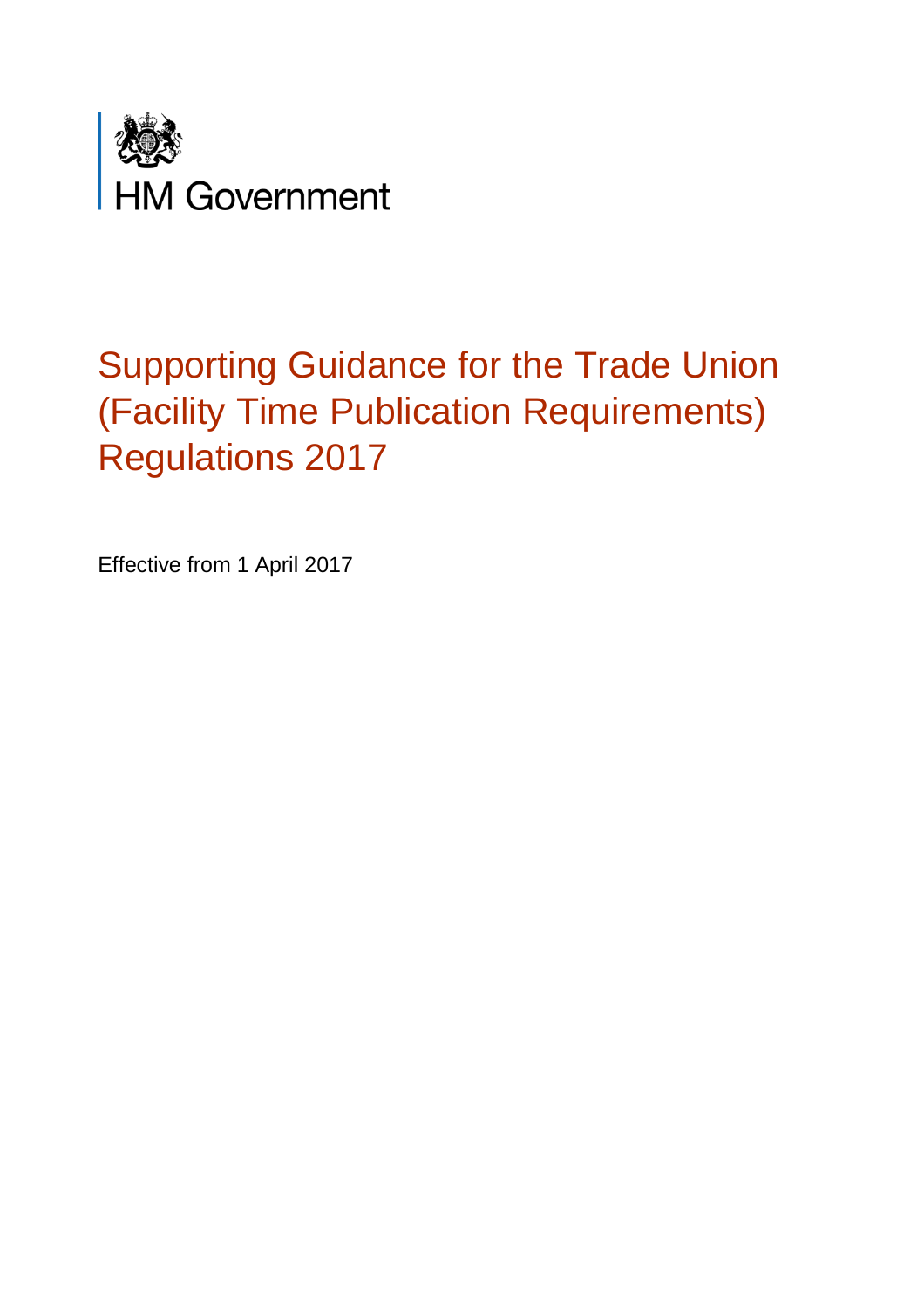© Crown copyright 2018 Produced by Cabinet Office

You may re-use this information (excluding logos) free of charge in any format or medium, under the terms of the Open Government Licence. To view this licence, visit http://www.nationalarchives.gov.uk/doc/open-government-licence/ or email: psi@nationalarchives.gsi.gov.uk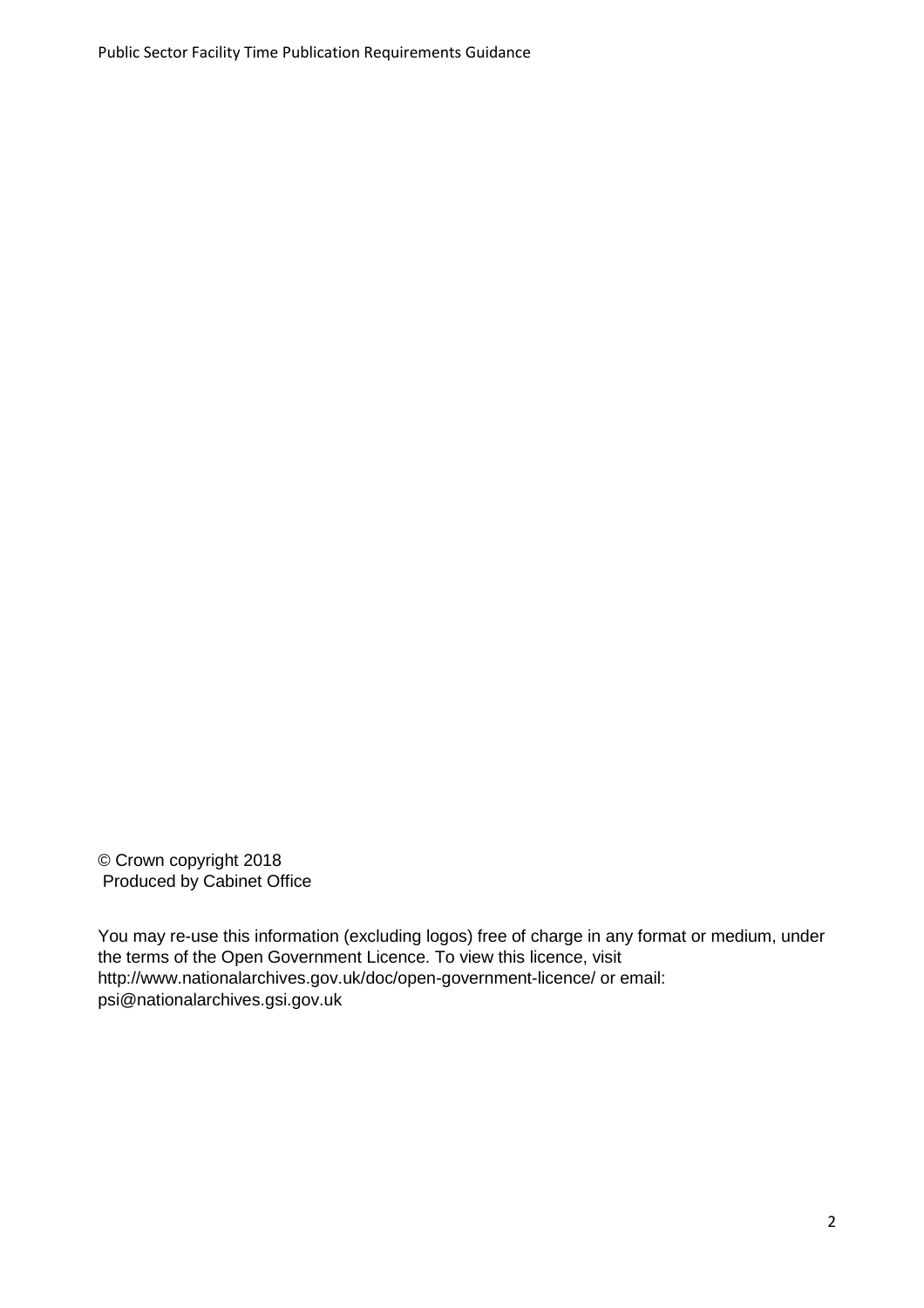# **Contents**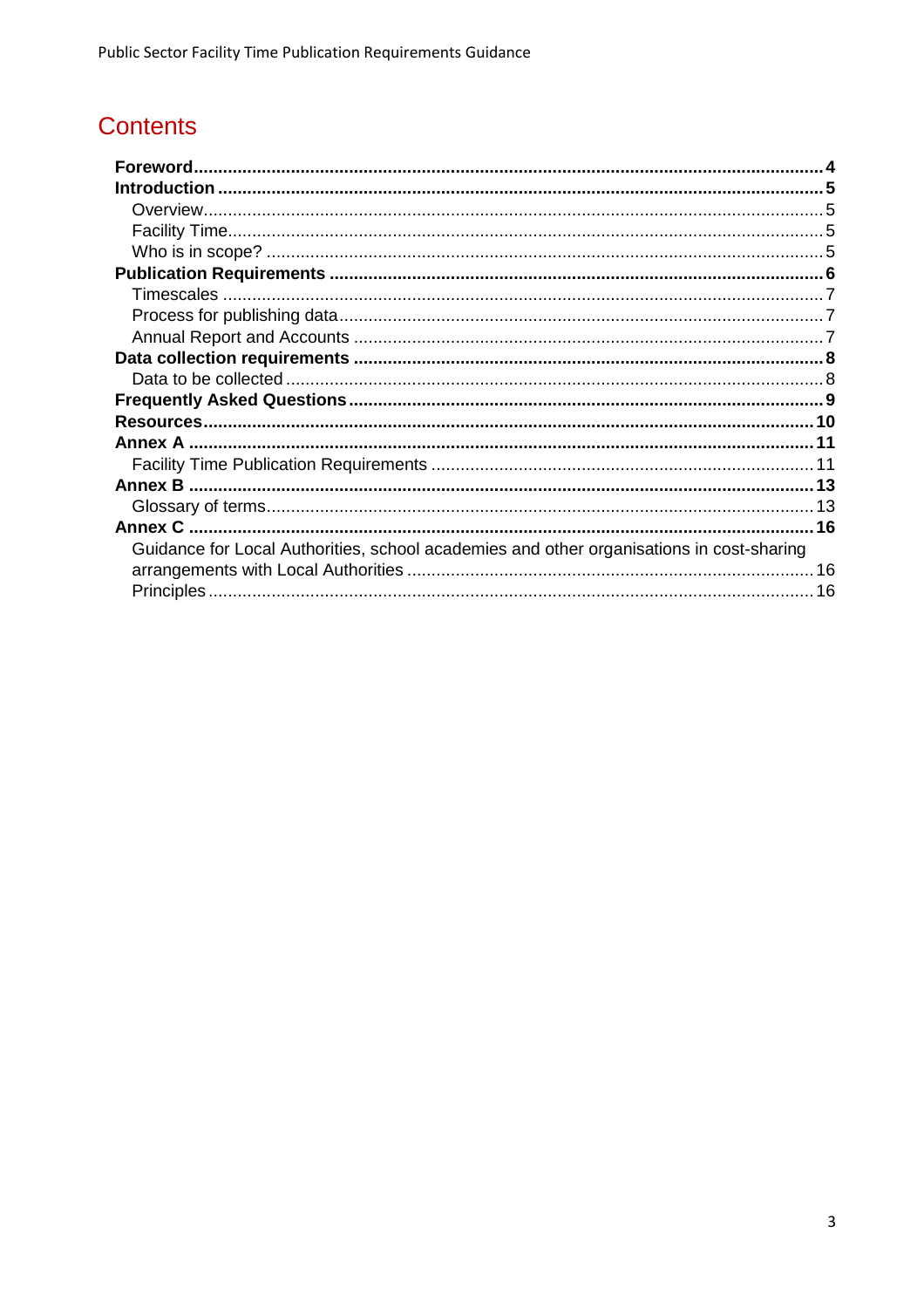# <span id="page-3-0"></span>Foreword

The Trade Union (Facility Time Publication Requirements) Regulations 2017 came into force on the 1<sup>st</sup> April 2017. These regulations place a legislative requirement on relevant public sector employers to collate and publish, on an annual basis, a range of data on the amount and cost of facility time within their organisation.

During the passage of the Trade Union Act, the Government committed to develop guidance to help employers meet this new legislative requirements and, to ensure a high level of transparency and consistency across organisations. We hope that this document, which has been written with input from a range of employers, Trade Unions and the TUC will assist organisations to fully comply with the duties prescribed under the regulations.

Trade Unions play an important role in the modern workplace. There are significant benefits to both employers and employees when organisations and unions work together effectively, but facility time within the public sector must be accountable and represent value for money.

The regulations provide a framework for open and transparent monitoring. Greater accountability has already been introduced within the Civil Service, resulting in sensible savings. If replicated across the public sector, estimated savings of up to £100 million could be realised. The government supports demonstrating effective use of taxpayer's money.

#### **Rt Hon Oliver Dowden MP**

Minister for Implementation, Cabinet Office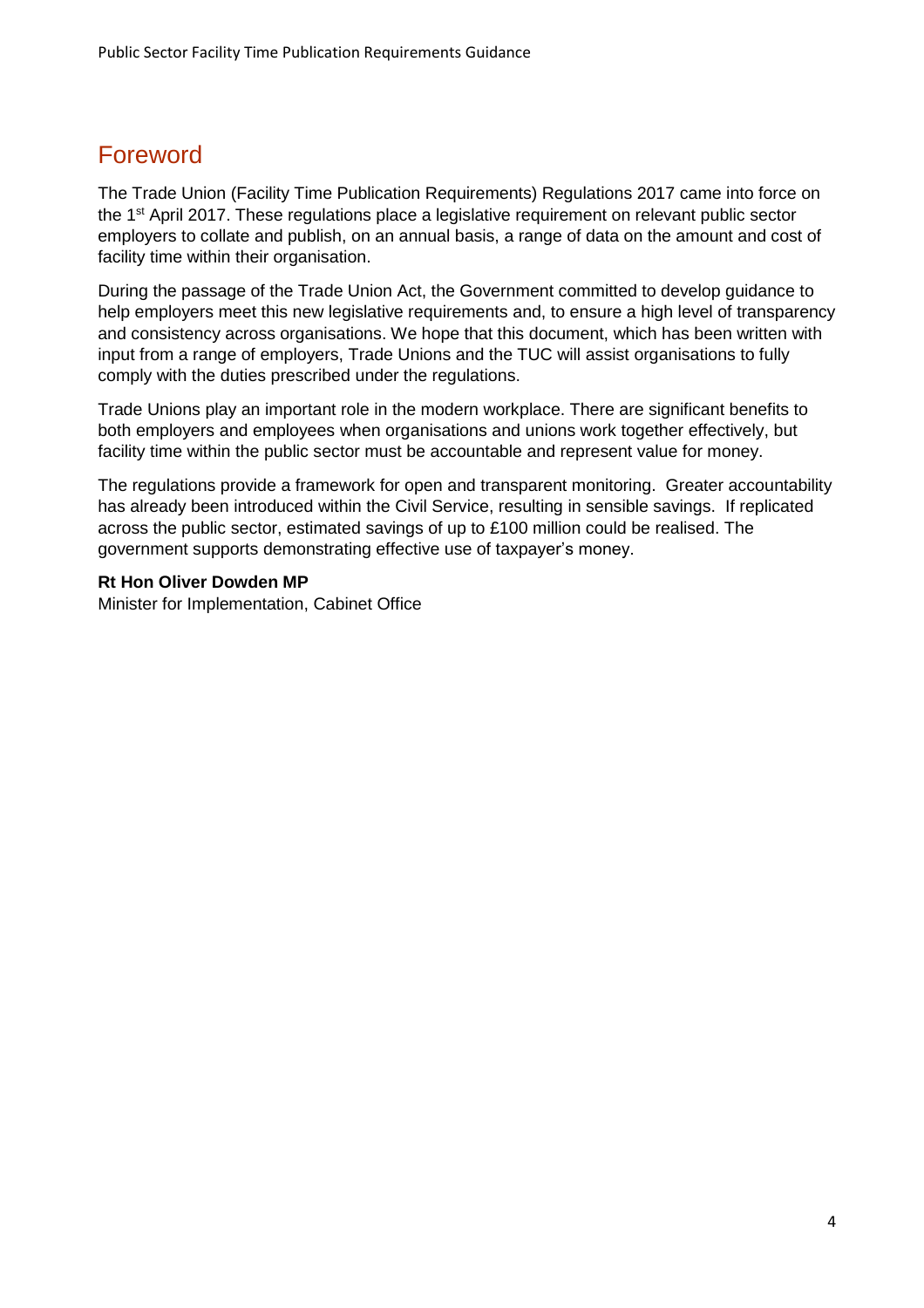# <span id="page-4-0"></span>Introduction

### <span id="page-4-1"></span>**Overview**

- 1. This guidance contains information about the Trade Union (Facility Time Publication Requirements) Regulations 2017, which took effect from 1 April 2017. These regulations were laid following the enactment of the Trade Union Act 2016**.** The Trade Union Act was passed in May 2016; one of the elements of this Act is the requirement for employers in the public sector to publish information on facility time**.**
- 2. Trade Unions (TUs) play an important role in the modern workplace and there are considerable benefits to both employers and employees when organisations and unions work well together.
- 3. The purpose of these regulations is to promote transparency and allow for public scrutiny of facility time. They create scope for sensible savings by improving public accountability, which will ensure taxpayers' money is only spent on justifiable and accountable trade union work that represents value for money.
- 4. These regulations require relevant public sector employers to collect and publish, on an annual basis, a range of data in relation to their usage and spend of TU facility time in respect of their employees who are TU representatives. The range of data required is detailed later in this guidance, under **Publication** [Requirements](#page-5-0)**Requirements** and **[Annex](#page-10-0)  [A](#page-10-0)**.
- 5. These regulations do not apply to devolved Welsh authorities or Northern Ireland.
- 6. The regulations outline the type and range of data that organisations are required to publish. Whilst many organisations already record facility time, the requirement to publish externally is likely to be new.

### <span id="page-4-2"></span>Facility Time

- 7. Facility Time is the provision of paid or unpaid time off from an employee's normal role to undertake TU duties and activities as a TU representative. There is a statutory entitlement to reasonable paid time off for undertaking union duties. There is no such entitlement to paid time off for undertaking activities. TU Duties and activities are defined in **[Annex B](#page-12-0)** – Glossary of terms.
- 8. It is recommended to have an agreement which sets out the amount of time off that can be provided whilst recognising fluctuations in use may occur depending on demands on time. Both employers and TU representatives have an important role to play in effectively and efficiently managing the use of facility time.

### <span id="page-4-3"></span>Who is in scope?

- 9. Most public authorities are in scope. This includes:
	- An authority listed, or of a description, in Schedule 1 of the regulations
	- Local authorities; **[Annex C](#page-15-0)** provides additional information on Local authorities.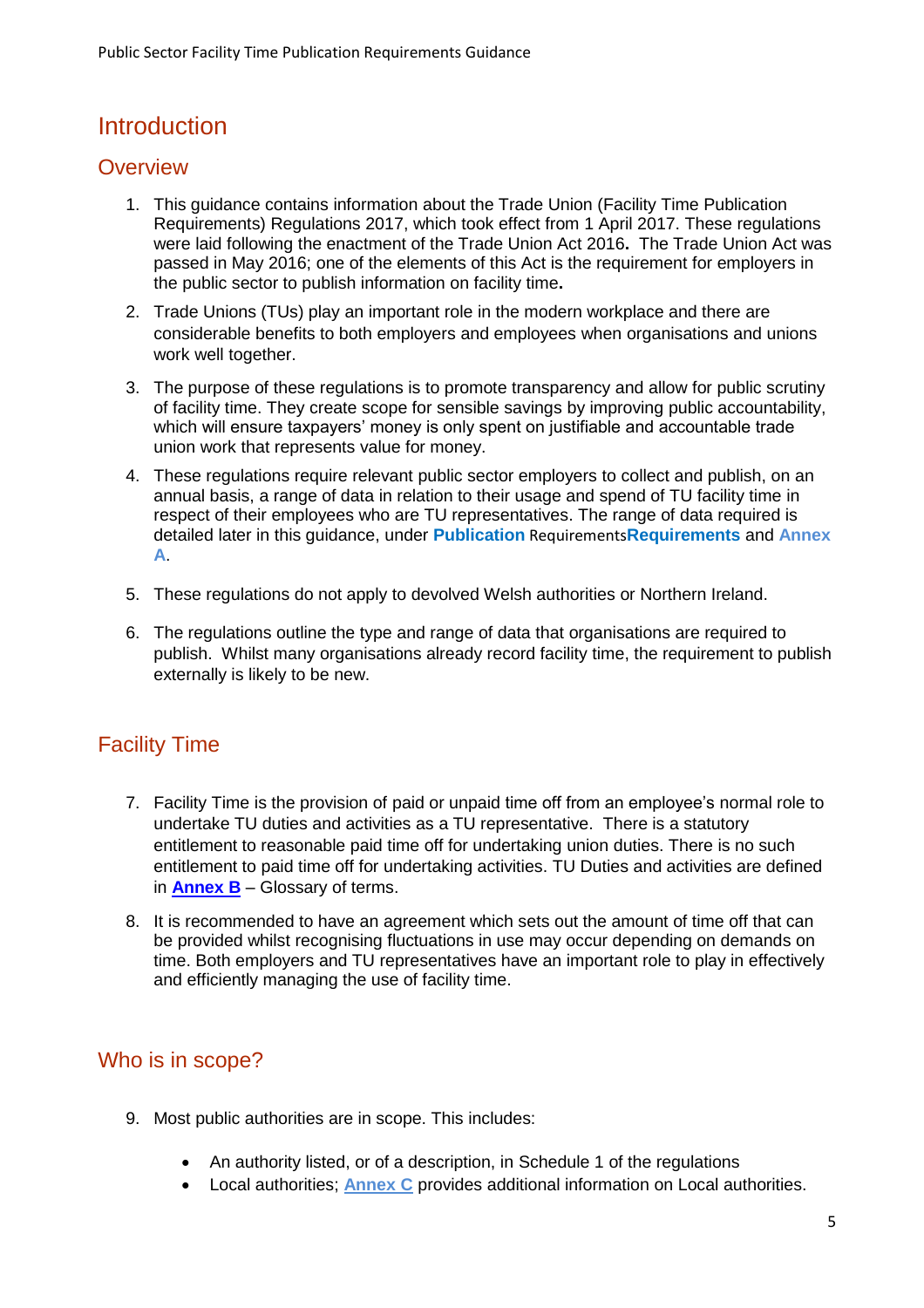- The National Health Service;
- Maintained schools and other educational institutions;
- Police staff;
- any department of the Government of the United Kingdom (excluding the Secret Intelligence Service, the Security Service and the Government Communications Headquarters); and
- the Scottish Ministers;
- 10. As outlined in the regulations most advisory bodies/expert panels, regulatory bodies, bodies funded by a levy on a discrete group in society, or bodies which have a predominantly commercial focus are not in scope of these regulations.
- 11. A list of public authorities covered by the regulations can be found at Schedule 1 of the regulations. This information can be accessed in the
- 12. [Resources](#page-9-1) section.
- 13. The regulations only apply to employers that have at least one TU representative and which have more than 49 full time equivalent (FTE) employees during any seven months of a 12 month relevant period.
- 14. A public authority which is covered under paragraph 9 (above) and fulfils the conditions outline in paragraph 12 (above) must publish the required data. If the authority does not meet the conditions of either one of paragraph 9 or 12, even if it does fulfil the conditions of one of these, then it need not disclose but may do voluntarily.

# <span id="page-5-0"></span>Publication Requirements

- 15. The facility time (FT) data that organisations are required to collate and publish under the 2017 regulations are:
	- Number of employees who were relevant union officials during the relevant period
	- How many employees who were relevant union officials during the relevant period spent a)0%, b)1 – 50%, c) 51-99% or d)100% of their working hours on facility time
	- Percentage of the total pay bill spent on facility time
	- Time spent on paid trade union activities as a percentage of total paid facility time hours
- 16. **[Annex A](#page-10-0)** and **[Annex B](#page-12-0)** include definitions and tables to illustrate the minimum statutory information required.
- 17. When using the employee hourly cost to calculate the percentage of the pay bill spent on facility time (see Annex A and Annex B for information on definitions and calculations) it should not be possible to identify individual employees. If this is possible a notional hourly cost should be used instead of the actual hourly cost.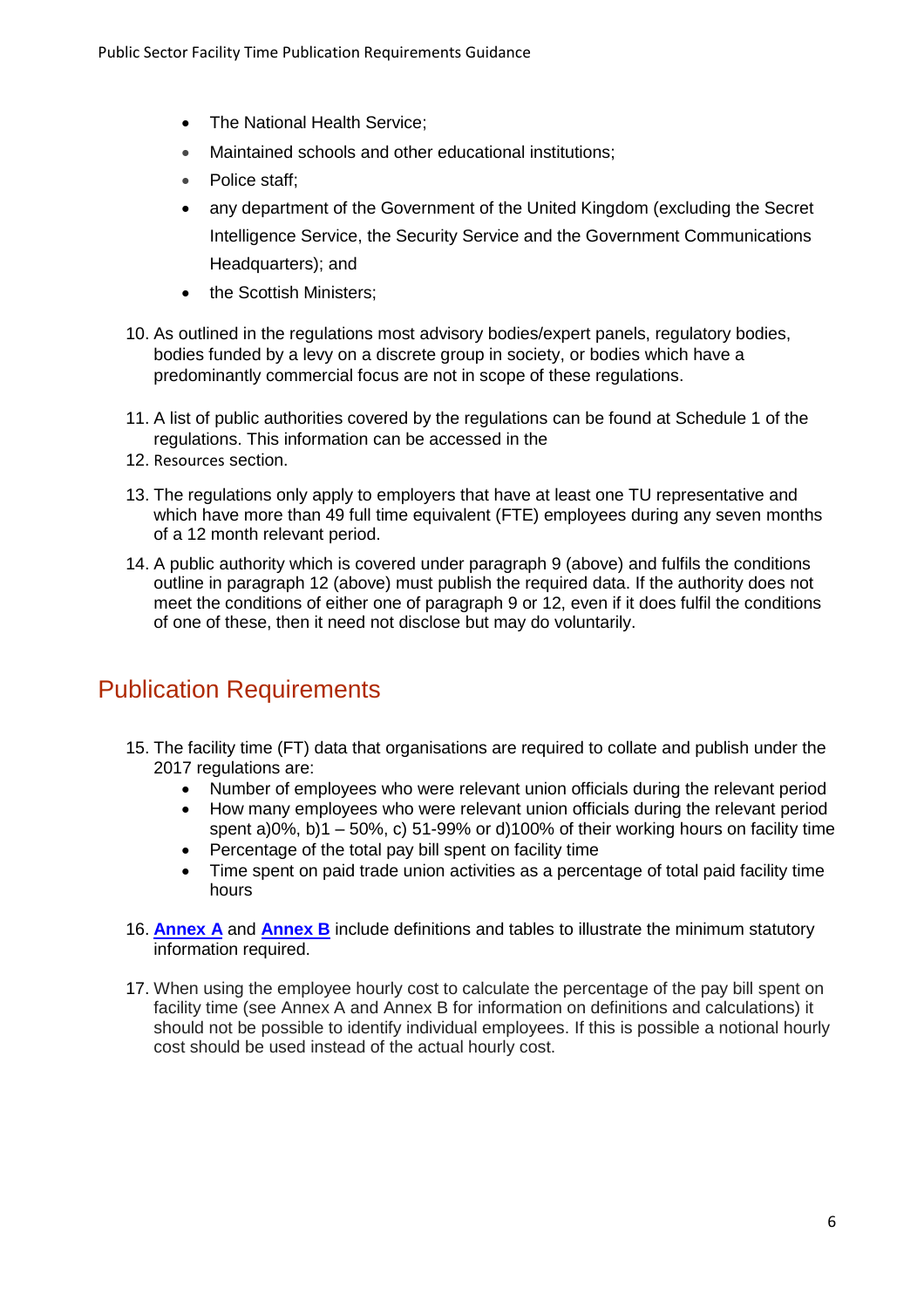### <span id="page-6-0"></span>**Timescales**

- 18. These regulations came into force on 1 April 2017. The first publication year runs from 1 April 2017 – 31 March 2018. The data must be published by 31 July 2018 and to the same timeframes every year thereafter.
- 19. We recommend that organisations put structures in place to collect data at frequent intervals and collate this centrally. This will allow time for data to be checked and ensure you are able to publish robust, complete data at the end of the relevant period.

### <span id="page-6-1"></span>Process for publishing data

- 20. Organisations are required to publish this information on a website maintained by or on behalf of the employer before  $31<sup>st</sup>$  July each year.
- 21. If organisations currently produce an Annual Report and Accounts (ARAs), facility time data must also be included in the report covering the relevant period.
- 22. Organisations are also required to publish this data on a website maintained by or on behalf of the Government by 31<sup>st</sup> July each year.
- 23. The Cabinet Office is developing a central reporting service to enable organisations to publish their data on a website maintained by or on behalf of the Government.
- 24. This service will go live on the  $1<sup>st</sup>$  July and be accessible from within gov.uk.

### <span id="page-6-2"></span>Annual Report and Accounts

- 25. In ARAs, disclosures should be included in the Staff Report. If a disclosing body prefers to refer to the SI in the staff report and then include the form (found at Annex A) as an annex elsewhere in the accounts that would also fulfil the requirements.
- 26. Disclosures for departments must cover the core departments and its Executive Agencies only. No consolidation is required of any other public sector body within the departmental boundary.
- 27. No Disclosures are required for prior years.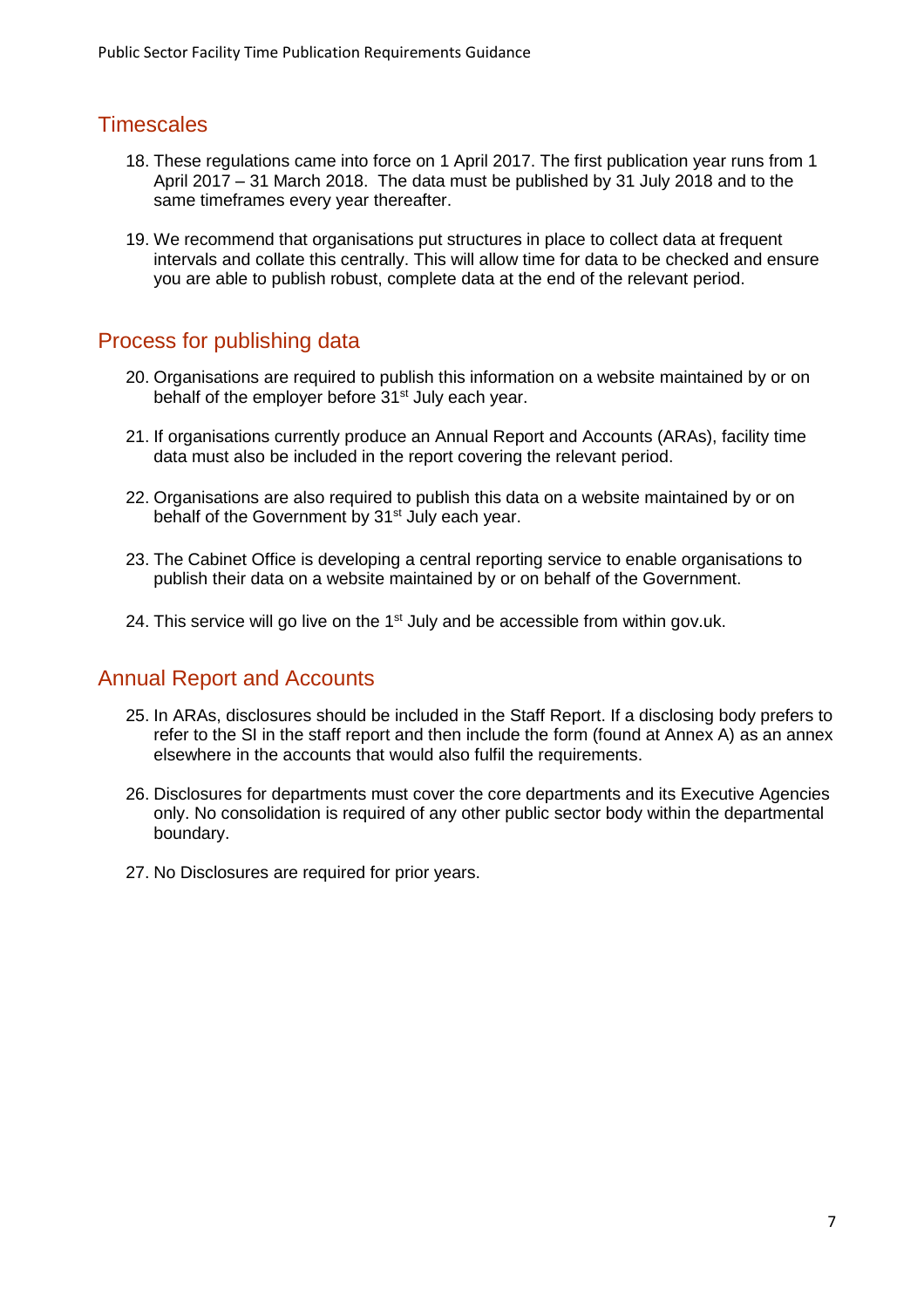# <span id="page-7-0"></span>Data collection requirements

### <span id="page-7-1"></span>Data to be collected

- 28. In order to calculate data for publication you will need to collect information from your TU reps throughout the relevant period.
- 29. You should ensure that this data is collected, stored and used in accordance with data protection legislation.

| <b>Data required</b>                                                                                                                                                                                         | Data output                                                                                                                                                          |
|--------------------------------------------------------------------------------------------------------------------------------------------------------------------------------------------------------------|----------------------------------------------------------------------------------------------------------------------------------------------------------------------|
| The total number of relevant union officials<br>you employ<br>To collect this you will need notification when<br>one of your employees becomes a TU<br>representative or ceases to be a TU<br>representative | Required to report the total number of TU<br>representatives within the public authority and<br>should include all TU representatives during<br>the relevant period. |
| Working hours                                                                                                                                                                                                | Required to calculate the percentage of TU<br>representatives' working time spent on facility<br>time.                                                               |
| Working hours spent on facility time for TU<br>duties.<br>This is the total time spent including all duties<br>(i.e. if a TU representative has more than one<br>TU role total hours should be recorded)     | Used with the working hours data to calculate<br>the percentage of working time spent on<br>facility time.                                                           |
| Paid time for TU activities<br>This is the total working time spent including<br>all paid activities (i.e. if a TU representative<br>has more than one TU role total hours should<br>be recorded)            | Used to calculate the percentage of paid<br>working time spent on TU activities as a<br>percentage of all paid facility time hours.                                  |

 To facilitate the correct recording of facility time, line managers and TU representatives will need to record individual facility time usage and submit information as requested to allow your organisation to meet the annual publication requirements.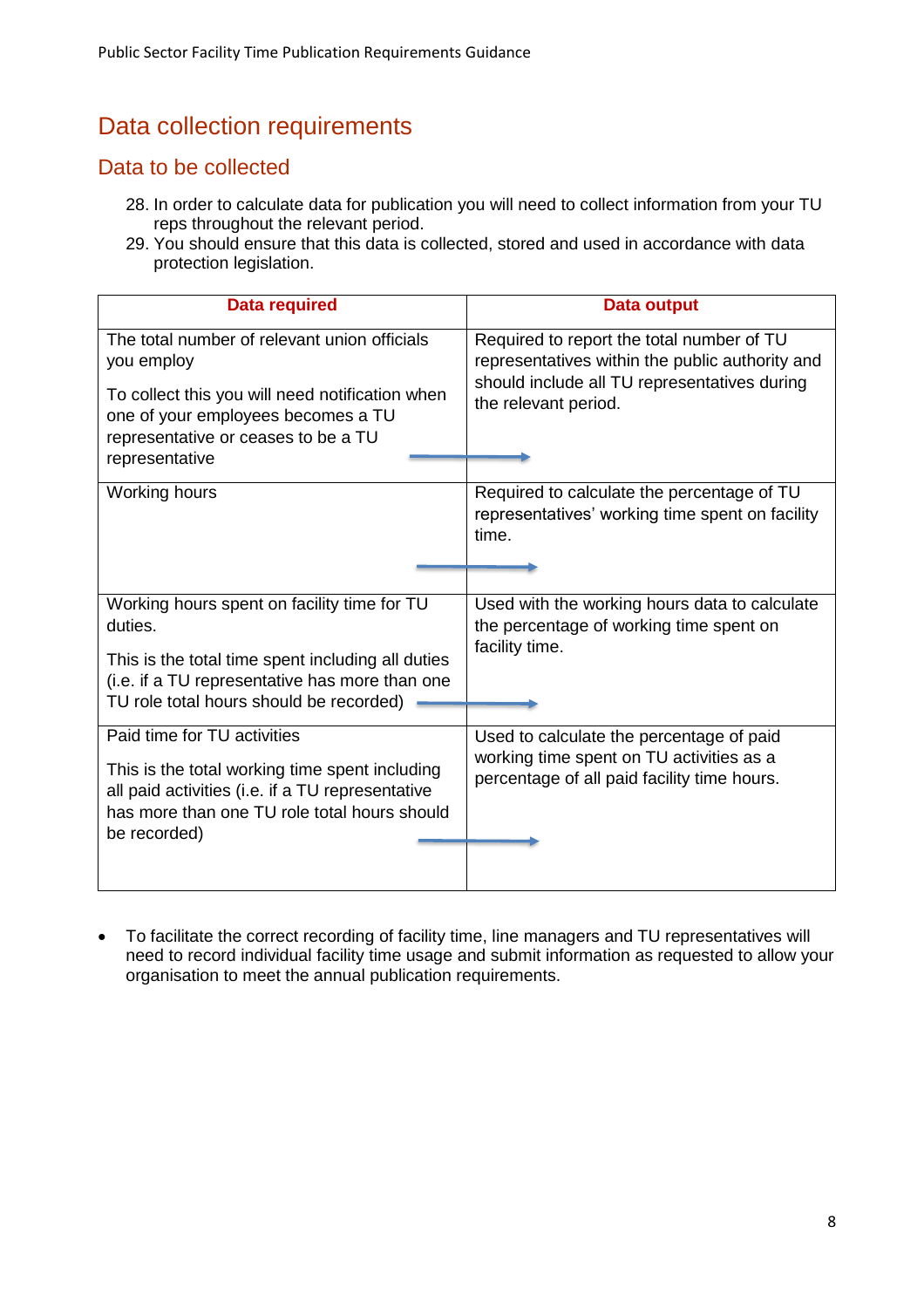# <span id="page-8-0"></span>Frequently Asked Questions

#### **Q1) What are the key drivers for the Trade Union (Facility Time Publication Requirements) Regulations 2017?**

The Trade Union Act 2016 introduced a number of reforms to Britain's industrial relations framework, which are set out in the Trade Union and Labour Relations (Consolidation) Act 1992 ("the 1992 Act").

The aim of the Trade Union Act 2016 is to modernise the UK industrial relations framework to better support an effective and collaborative approach to industrial relations, balancing the interests of TUs with interests of the wider public sector.

These facility time regulations help fulfil these objectives by ensuring that relevant employers publish facility time data in order to promote transparency and public scrutiny of this information.

The regulations provide a framework for open and transparent monitoring. Greater accountability has already been introduced within the Civil Service, resulting in sensible savings. If replicated across the public sector, estimated savings of up to £100 million could be realised. The government supports demonstrating effective use of taxpayer's money.

#### **Q2) How should we engage with local TUs about the facility time publication requirements?**

We recommend engaging with your local TUs as early as possible to understand what is involved in collecting and publishing this data and to ensure you are able to meet the statutory requirements.

#### **Q3) What is the process if an employee becomes a relevant TU representative within the relevant period, how do we record/ report on this?**

If an employee becomes a relevant TU representative within the relevant period they should be included within the total number of employees who were relevant TU officials, irrespective of when during the relevant period they undertook this role. The same applies to any employee who steps down as a relevant TU representative during the relevant period. Any time the employee spent on facility time should be counted when calculating the percentage of time and percentage of the pay bill for the overall facility time figure. If TU representatives change during a relevant period this may mean that the number of employees who were TU officials during the relevant period is greater than the number of TU officials in the role at any one time.

In other words, the disclosure requires that you report the total number of employees who were a relevant official in the period (not a monthly average), regardless of who becomes and who steps down as a union official.

#### **Q4) Should organisations require TU representatives/ line managers to record their category of TU official and the types of duties undertaken?**

Under the regulations organisations are only required to record and report on the information as set out in the publication requirements (**[Annex A](#page-10-0)**) which does not include the number of representatives by type or categories of TU duties.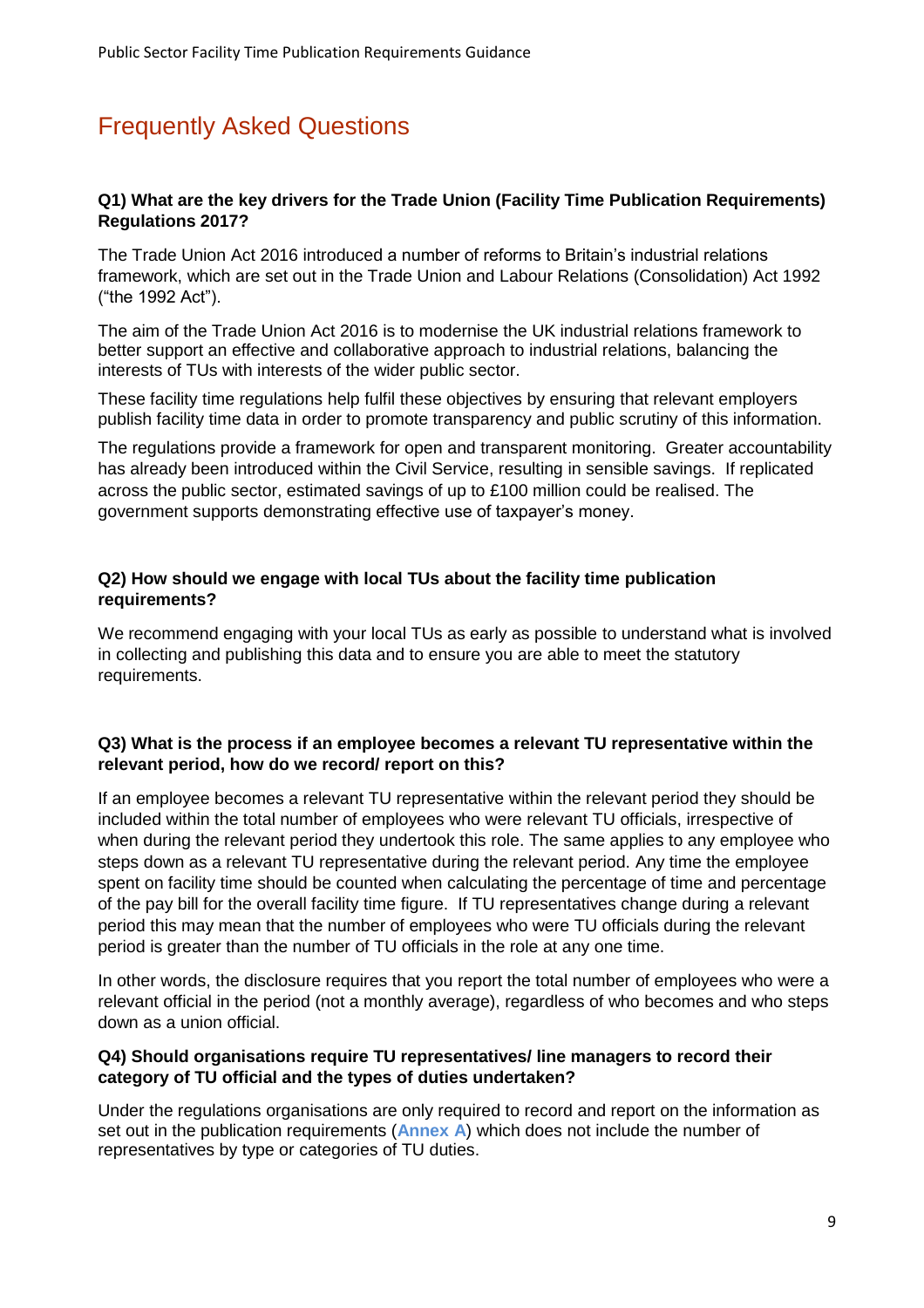**Q5) Should organisations record additional data – for example a breakdown of TU duties or the details of TU activities that TU Representatives have been given paid time off for?**

Under the regulations public sector organisations are only required to record and report on the information set out in **[Schedule 2](http://www.legislation.gov.uk/uksi/2017/328/schedule/2/made)** from 1 April 2017. (**[Annex A](#page-10-0)**).

## <span id="page-9-1"></span><span id="page-9-0"></span>**Resources**

| The Trade Union (Facility<br><b>Time Publication</b><br><b>Requirements</b> ) Regulations<br>2017 [Statutory Instrument]   | <b>The Trade Union (Facility Time Publication Requirements)</b><br><b>Regulations 2017 [Statutory Instrument]</b> |
|----------------------------------------------------------------------------------------------------------------------------|-------------------------------------------------------------------------------------------------------------------|
| Trade Union and Labour<br>Relations (Consolidation)<br>Act                                                                 | https://www.legislation.gov.uk/ukpga/1992/52/contents                                                             |
| Trade Union Act 2016                                                                                                       | http://www.legislation.gov.uk/ukpga/2016/15/contents/enacted                                                      |
| <b>Trade Union (Facility Time</b><br><b>Publication Requirements)</b><br>Regulations 2017<br><b>Explanatory Memorandum</b> | <b>Explanatory Memorandum</b>                                                                                     |
| <b>Central Publication Service</b>                                                                                         | Available on gov.uk from the 1 <sup>st</sup> July.                                                                |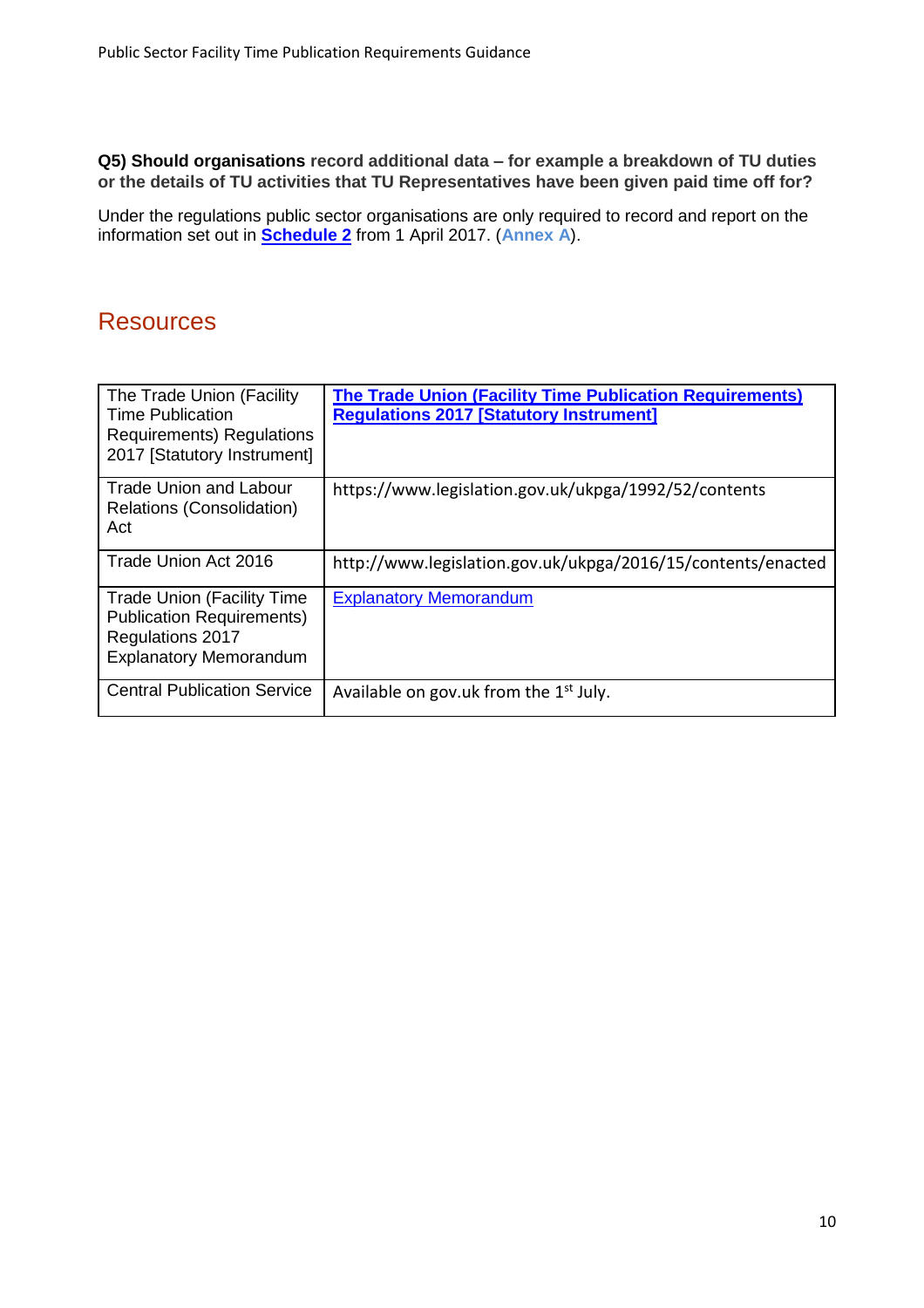# <span id="page-10-0"></span>Annex A

### <span id="page-10-1"></span>Facility Time Publication Requirements

The facility time data that organisations are required to collate and publish under the new regulations is shown below. We have included tables to illustrate the information required.

#### **Table 1**

#### **Relevant Union Officials**

What was the total number of your employees who were relevant union officials during the relevant period?

| Number of employees who were relevant<br>union officials during the relevant period | Full-time equivalent employee number |
|-------------------------------------------------------------------------------------|--------------------------------------|
|                                                                                     | 32.5                                 |

#### **Table 2**

#### **Percentage of time spent on facility time**

How many of your employees who were relevant union officials employed during the relevant period spent a) 0%, b) 1%-50%, c) 51%-99% or d) 100% of their working hours on facility time?

| Percentage of time | <b>Number of Employees</b> |
|--------------------|----------------------------|
| 0%                 | 18                         |
| 1-50%              | 13                         |
| 51-99%             | 0                          |
| 100%               | 1.5                        |

#### **Table 3**

#### **Percentage of pay bill spent on facility time**

Provide the figures requested in the first column of the table below to determine the percentage of your total pay bill spent on paying employees who were relevant union officials for facility time during the relevant period.

| <b>First Column</b>                                                                    | <b>Figures</b> |
|----------------------------------------------------------------------------------------|----------------|
| Provide the total cost of facility time                                                |                |
| Provide the total pay bill                                                             |                |
| Provide the percentage of the total pay bill<br>spent on facility time, calculated as: |                |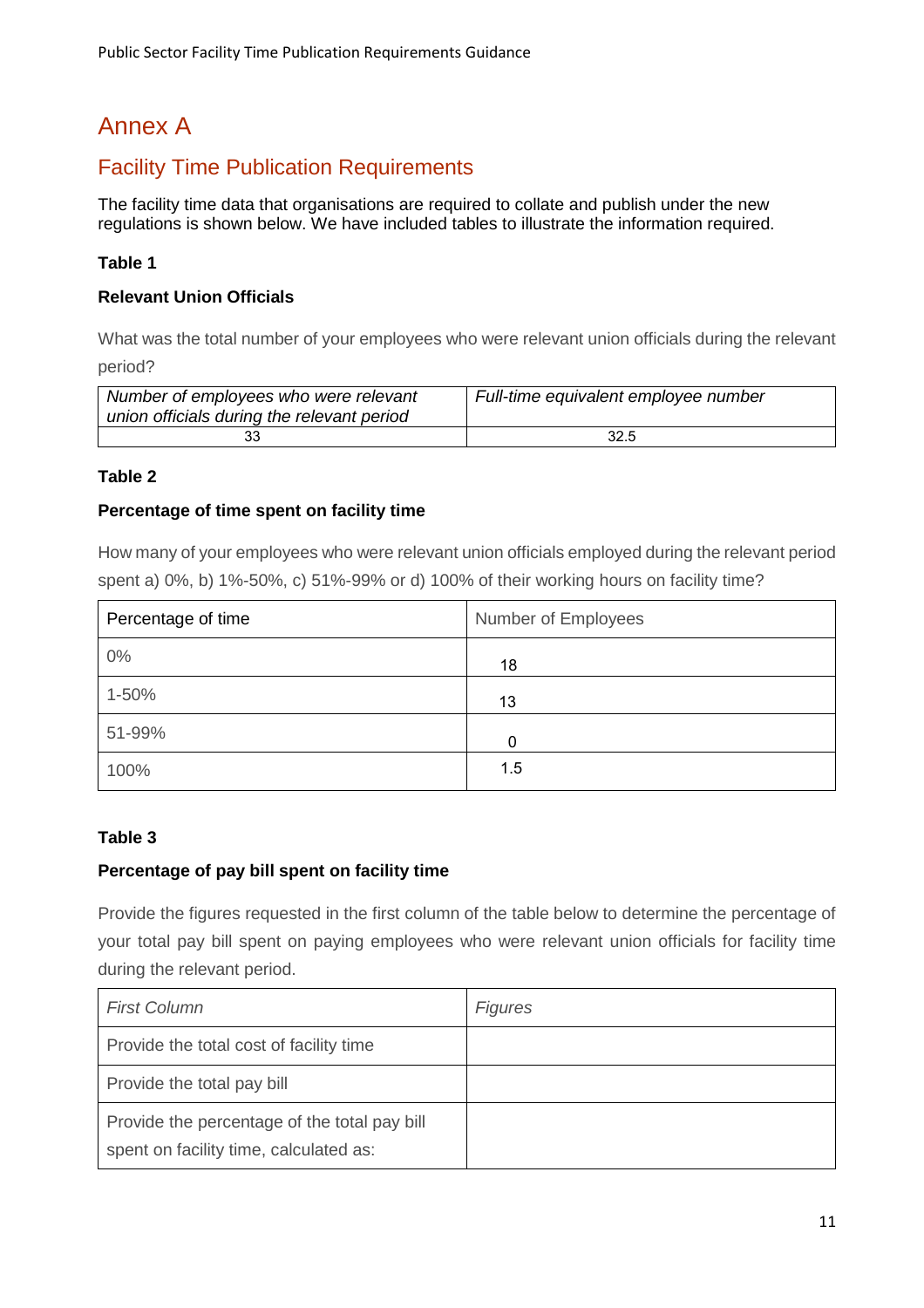| (total cost of facility time $\div$ total pay bill) x 100 |  |
|-----------------------------------------------------------|--|
|-----------------------------------------------------------|--|

#### **Table 4**

#### **Paid trade union activities**

As a percentage of total paid facility time hours, how many hours were spent by employees who were relevant union officials during the relevant period on paid trade union activities?

| Time spent on paid trade union activities as a         |
|--------------------------------------------------------|
| percentage of total paid facility time hours           |
| calculated as:                                         |
| (total hours spent on paid trade union                 |
| activities by relevant union officials during the      |
| relevant period $\div$ total paid facility time hours) |
| x 100                                                  |
|                                                        |
|                                                        |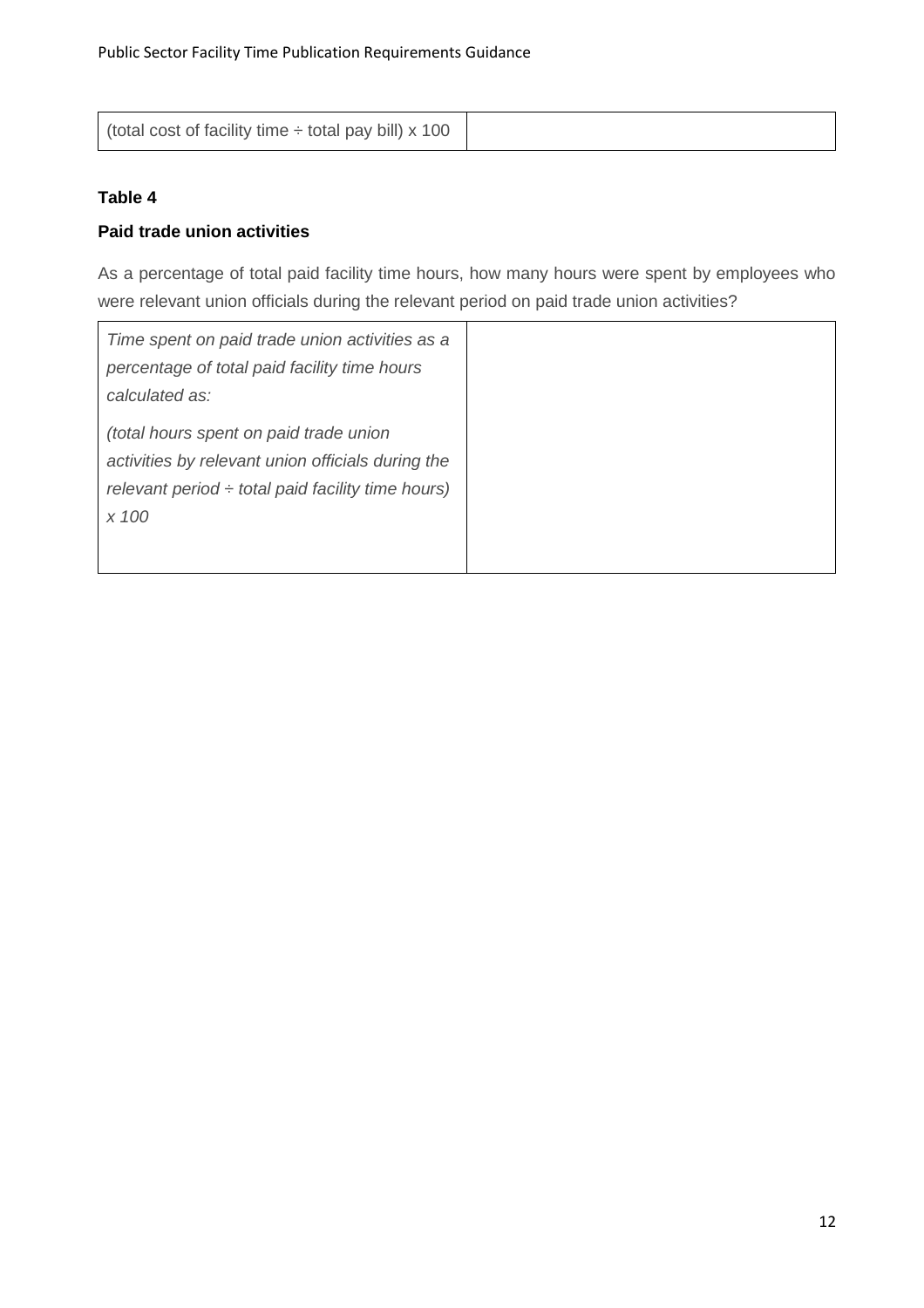# <span id="page-12-0"></span>Annex B

# <span id="page-12-1"></span>Glossary of terms

| <b>Term</b>                                          | <b>Definition</b>                                                                                                                                                                                                                                                                                                                                                                               |
|------------------------------------------------------|-------------------------------------------------------------------------------------------------------------------------------------------------------------------------------------------------------------------------------------------------------------------------------------------------------------------------------------------------------------------------------------------------|
| Relevant public sector<br>employer                   | Regulation 7 defines what is a relevant public sector employer.<br>This specifies:                                                                                                                                                                                                                                                                                                              |
|                                                      | Government departments, which include executive<br>agencies and non-ministerial departments (other than<br>the Secret Intelligence Service, the Security Service and<br>the Government Communications Headquarters)<br>the Scottish Ministers and<br>public authorities described or listed in Schedule 1 of the<br>٠<br>regulations                                                            |
| TU representative                                    | A relevant union official; ie:                                                                                                                                                                                                                                                                                                                                                                  |
|                                                      | a trade union official within the meaning of section 119 of<br>(a)<br>the Trade Union and Labour Relations (Consolidation) Act 1992<br>(TULRCA);<br>a learning representative of a trade union, within the<br>(b)<br>meaning of section 168A(11) TULRCA;<br>a safety representative appointed under regulations made<br>(c)<br>under section 2(4) of the Health and Safety at Work etc Act 1974 |
| Relevant period                                      | A period of 12 months beginning with 1 April, the first relevant<br>period starts on 1 April 2017.                                                                                                                                                                                                                                                                                              |
| Total pay bill                                       | Is the total amount of<br>(the total gross amount spent on wages) + (total pension<br>contributions) + (total national insurance contributions) during<br>the relevant period.                                                                                                                                                                                                                  |
| <b>Full Time Equivalent</b><br>(FTE) employee number | The number of relevant trade union officials expressed as the<br>number of full time equivalent employees.                                                                                                                                                                                                                                                                                      |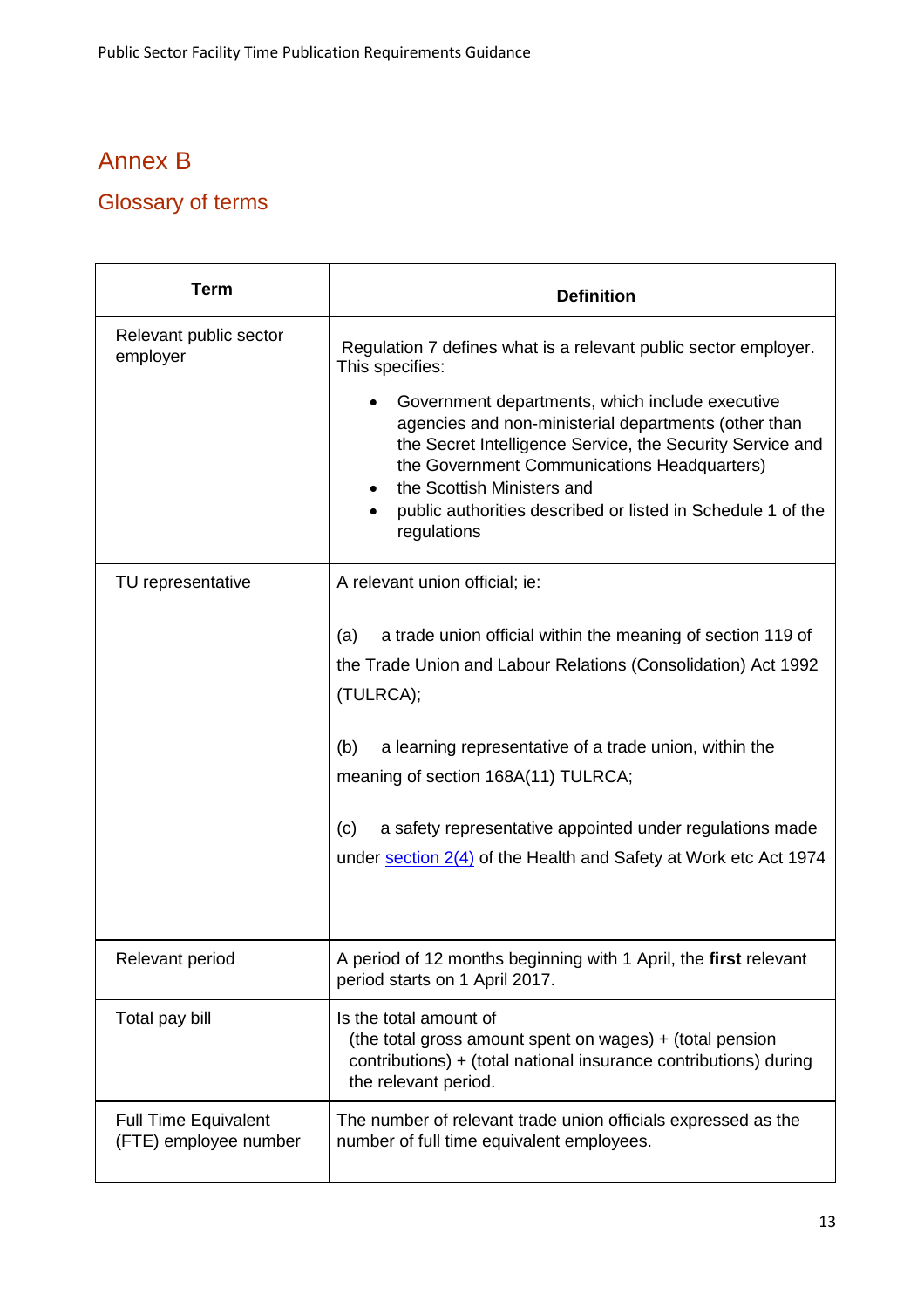|                                   | Calculated by establishing the number of full time employees<br>and adding to that number a fraction in respect of those<br>employees who are not full time.                                         |
|-----------------------------------|------------------------------------------------------------------------------------------------------------------------------------------------------------------------------------------------------|
|                                   | (total number of full time employees) + (the total fractions of<br>full time employee hours worked by all employees who are not<br>full time).                                                       |
| <b>Working Hours</b>              | Any time when an employee is required to be at work in<br>accordance with their contract of employment.                                                                                              |
| <b>TU Duties</b>                  | Duties where there is a statutory right to reasonable paid time<br>off during working hours to undertake recognised duties and to<br>complete training relevant to their TU role. This arises under: |
|                                   | (a) section 168, section 168A of the 1992 Act (TULR(C)A)                                                                                                                                             |
|                                   | (b) section 10(6) of the Employment Relations Act 1999;                                                                                                                                              |
|                                   | (c) regulations made under section 2(4) of the Health and Safety<br>at Work etc. Act 1974.                                                                                                           |
|                                   |                                                                                                                                                                                                      |
| <b>TU Activities</b>              | Means time taken off under section 170 (1) (b) of the 1992 Act.<br><b>TULR(C)A section 170</b>                                                                                                       |
|                                   | There is no statutory entitlement to paid time off to undertake TU<br>activities.                                                                                                                    |
|                                   | However TU representatives are entitled to be granted<br>reasonable unpaid time off to participate in TU activities.                                                                                 |
| <b>Paid TU Activities</b>         | Time taken off for TU activities under section 170 (1) (b) of the<br>1992 Act in respect of which a TU representative receives<br>wages from the relevant public sector employer.                    |
|                                   | There is no statutory entitlement to paid time off to undertake<br>activities.                                                                                                                       |
| Total paid facility time<br>hours | Total number of hours spent on facility time by TU<br>representatives during a relevant period.                                                                                                      |
|                                   | Does not include hours attributable to time taken off under<br>section 170(1)(b) of the 1992 Act in respect of which a TU<br>representative does not receive wages.                                  |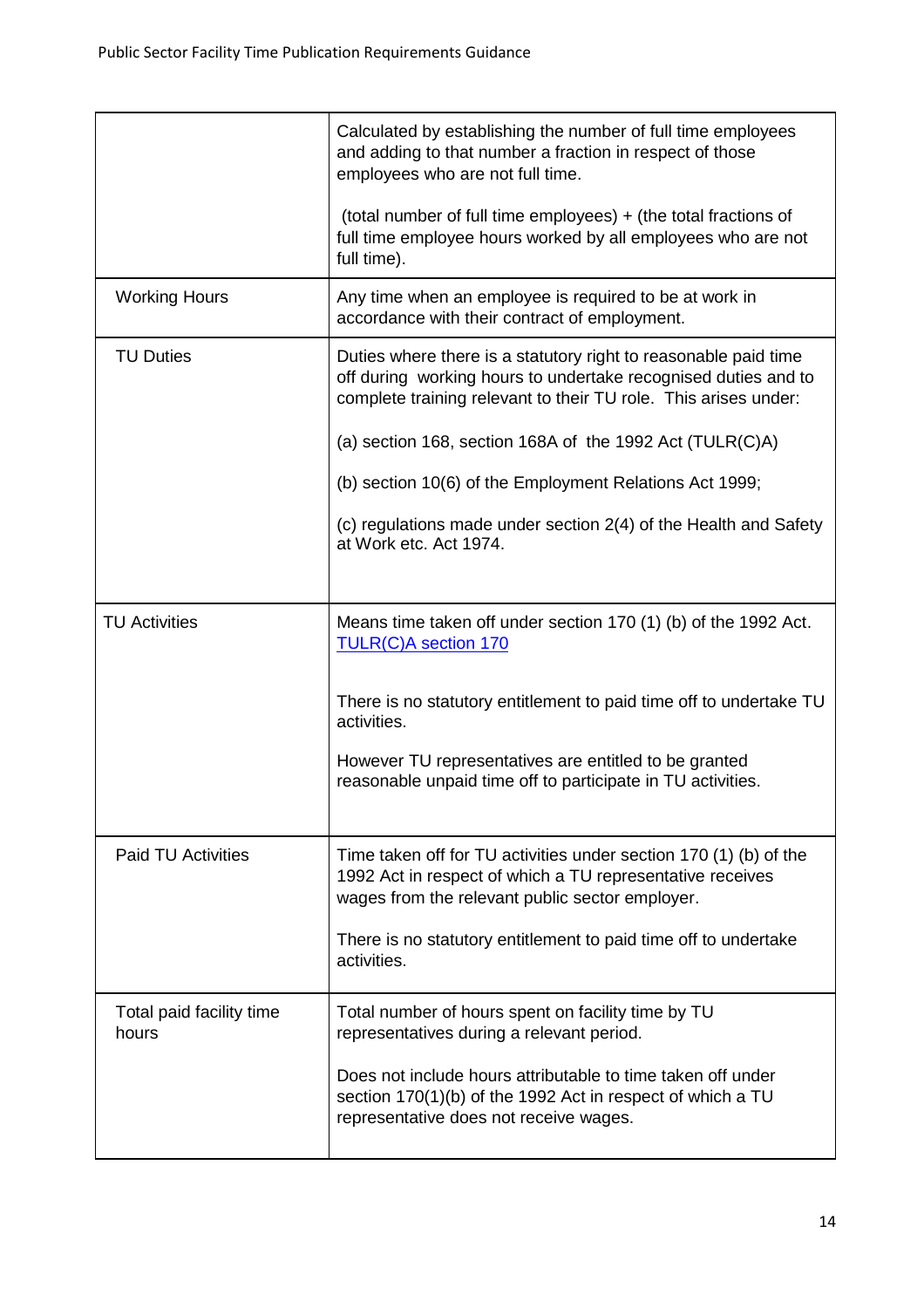| Hourly cost                            | For each employee:<br>(the gross amount spent on wages) + (pension contributions)<br>+ (national insurance contributions) divided by the number of<br>hours during the relevant period.                 |  |
|----------------------------------------|---------------------------------------------------------------------------------------------------------------------------------------------------------------------------------------------------------|--|
| Total cost of facility time            | For each employee who was a TU representative during the<br>relevant period, facility time cost is calculated by:<br>(Hourly cost for each employee x number of paid facility time<br>hours)            |  |
|                                        | Total facility time cost is calculated by adding together the<br>amounts produced by the calculation of facility time cost for<br>each employee.                                                        |  |
|                                        | In calculating this figure the wages of any employee who can<br>be identified from the information being published must be<br>expressed as a notional hourly cost to represent the<br>employee's wages. |  |
| Local authority                        | A full list of organisations defined as local authorities can be<br>found in Schedule 1 of the regulations <b>Schedule 1</b>                                                                            |  |
| <b>Local Authority Employees</b>       |                                                                                                                                                                                                         |  |
| Central function<br>employees          | Employees of the authority or Council other than<br>a) its fire and rescue function employees; and<br>b) its education function employees                                                               |  |
| <b>Education function</b><br>employees | Persons employed by virtue of section 35(2) of the Education<br>Act 2002 (staffing of community, voluntary controlled,<br>community special and maintained nursery schools);                            |  |
| Fire and rescue function<br>employees  | Employees employed to carry out functions that the authority<br>or Council has because it is a fire and rescue authority (see<br>section 1 of the Fire and Rescue Services Act 2004)                    |  |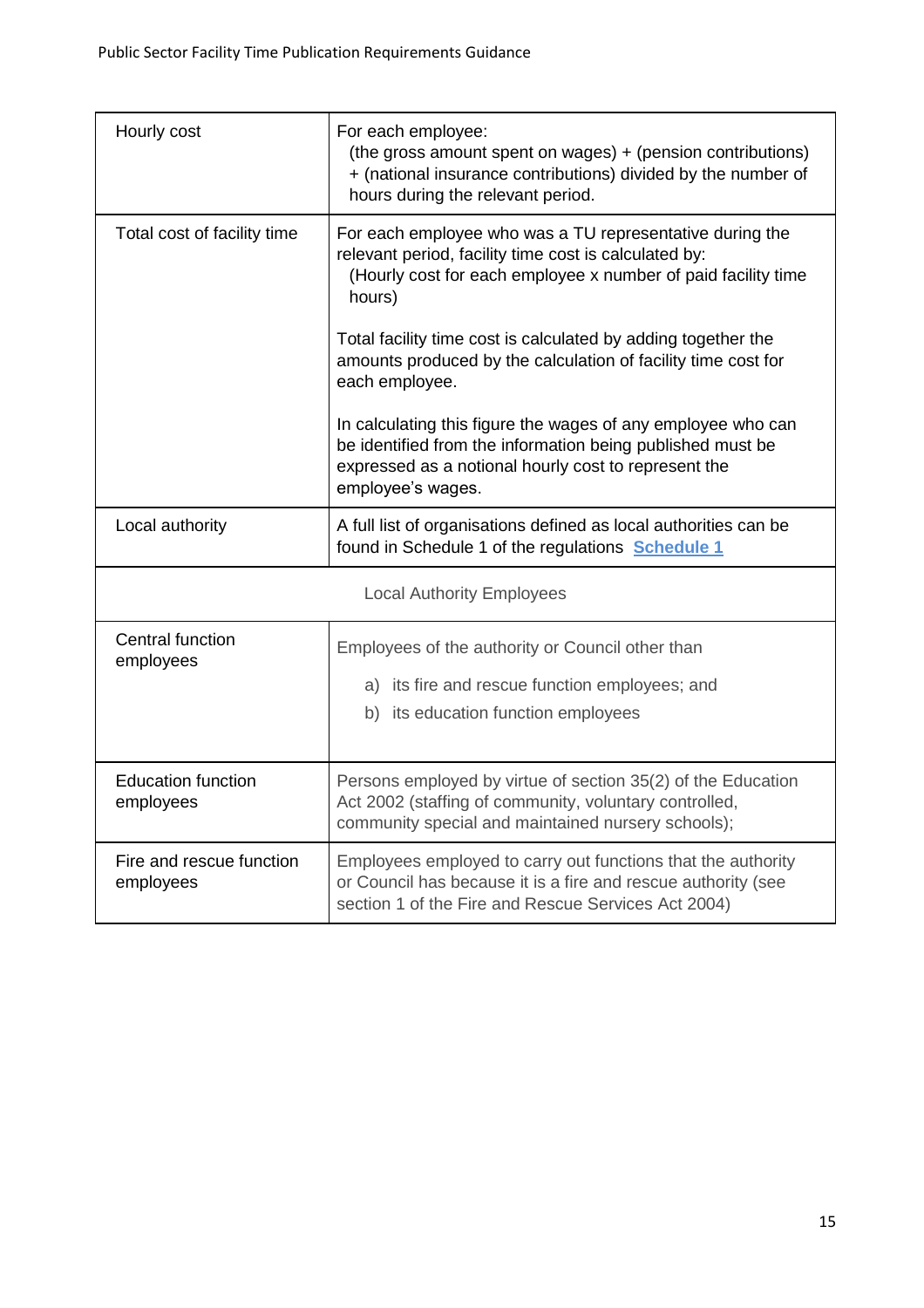# <span id="page-15-0"></span>Annex C

<span id="page-15-1"></span>Guidance for Local Authorities, school academies and other organisations in cost-sharing arrangements with Local Authorities

- 1. As set out in the regulations, Local Authorities (LA's) must publish data separately for these categories:
	- Central function employees
	- Education function employees
	- Fire and rescue function employees
- 2. Separately means publishing the information as if the employer were a separate employer for each category of employees.
- 3. LA's are already subject to a duty to publish certain information regarding facility time usage within their organisation under the Local Government Transparency Code (LGTC). These regulations are separate and additional to the requirement to publish under the LGTC.
- 4. LA's may however choose to meet the requirements of both the LGTC and these regulations in one set of published figures as long as that publication meets the minimum requirements of both publication regimes. This may be the preferred option to avoid duplicated effort. For example, publication under these regulations, with the addition of the publication of the details all trade unions represented in a LA should cover the requirements of both regimes.

# <span id="page-15-2"></span>**Principles**

- 5. Some LA's currently meet their statutory obligations to provide facility time to union reps by pooling resources to cover the time spent by trade union reps across a number of different employers. Equally, LA's may arrange their internal resources so that a particular trade union representative (or representatives) based in one of its three functions acts as a trade union representative across two or three of its functions. For example, a LA may employ a trade union representative within its fire and rescue function who undertakes union duties and activities for the LA's central function, education function and/or 2 local school academies. The following guiding principles have been agreed to assist with the collection and publication of their facility time data in these circumstances.
- 6. The principles apply in respect of the tables found at [Annex A](#page-10-0) which are taken from the regulations themselves.
- **For tables 1 and 2:** Only the employer of the trade union rep should provide the required data. Where the body responsible for reporting is a LA, the LA should only include in its returns for each of the three functions, data relating to trade union reps employed within their respective functions.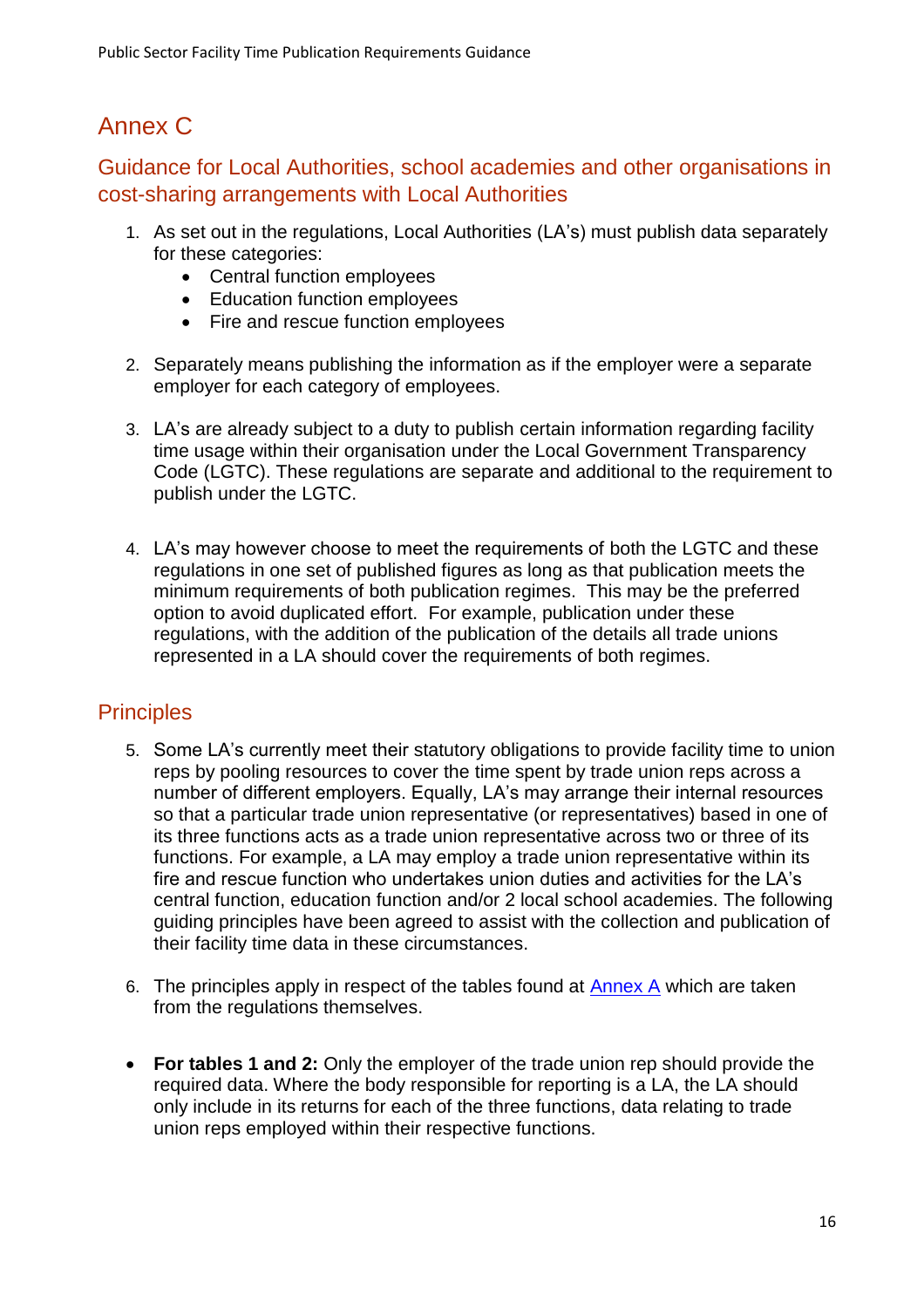- o For example, trade union reps employed within a LA's education function who carry out activities across the other two local authority functions should only be included in the returns for the education function.
- o The same applies if such a union rep also carries out duties/activities for one or more school academy under cost sharing arrangements.
- **For table 3**, any monies a relevant public sector employer spends or contributes towards paid facility time hours should be included in their return. This should:
	- o For LAs, be broken down and reported by function.
	- o Include any monies paid into a shared pot. LA's should apportion monies paid by the LA into a 'central' pot between its three functions.
	- $\circ$  If the LA is reimbursed for some/all of its facility time costs by other public authorities using LA-employed union representatives, then that amount can be subtracted from the LA's overall facility time spend prior to apportionment across its three functions.
- **For table 4**, only the employer of the trade union rep that carries out paid trade union activities should include the required information. Where the body responsible for reporting is a LA, the information is to be provided in respect of the particular LA function within which the trade union rep is employed.
	- o Where a trade union rep carries out paid trade union activities relating to matters beyond the immediate interest or concern of the employer or, where the employer is the LA, the specific function in which they are employed, this information must be captured within the published figures by the union reps employer.
- 7. The principles underpinning the recommended approach for table 3 reflect the fact that some organisations in scope are seeking to comply with their statutory duties to provide paid facility time by pooling resources to contribute towards the cost of another employer's union representative. This is an arrangement that is not recognised under the legislation as one which discharges the duty to provide paid facility time given that the legislative duty relates to a particular employer's *own* employees who are relevant union officials/representatives.
- 8. For example, if employer A pools resources with another employer, B, to fund some or all of the cost of employer B's trade union rep employees with a view to such union reps carrying out union duties in respect of employer A, it is assumed employer A would see this funding as discharging its statutory duties to provide paid facility time even though it is not employing the union rep in question. It therefore seems justifiable for an employer who claims to be discharging its statutory obligations to provide for paid facility time in this non-standard way to report on the basis that the funding it provides under a cost sharing arrangement equates to its facility time spend for the purposes of calculating the total cost of facility time. Authorities are encouraged to meet their publication requirements under the regulations in this manner.

### **Example 1**

9. The following is an example of how a LA that employs **two union reps**, **one within its central function and one within its educational function** who carry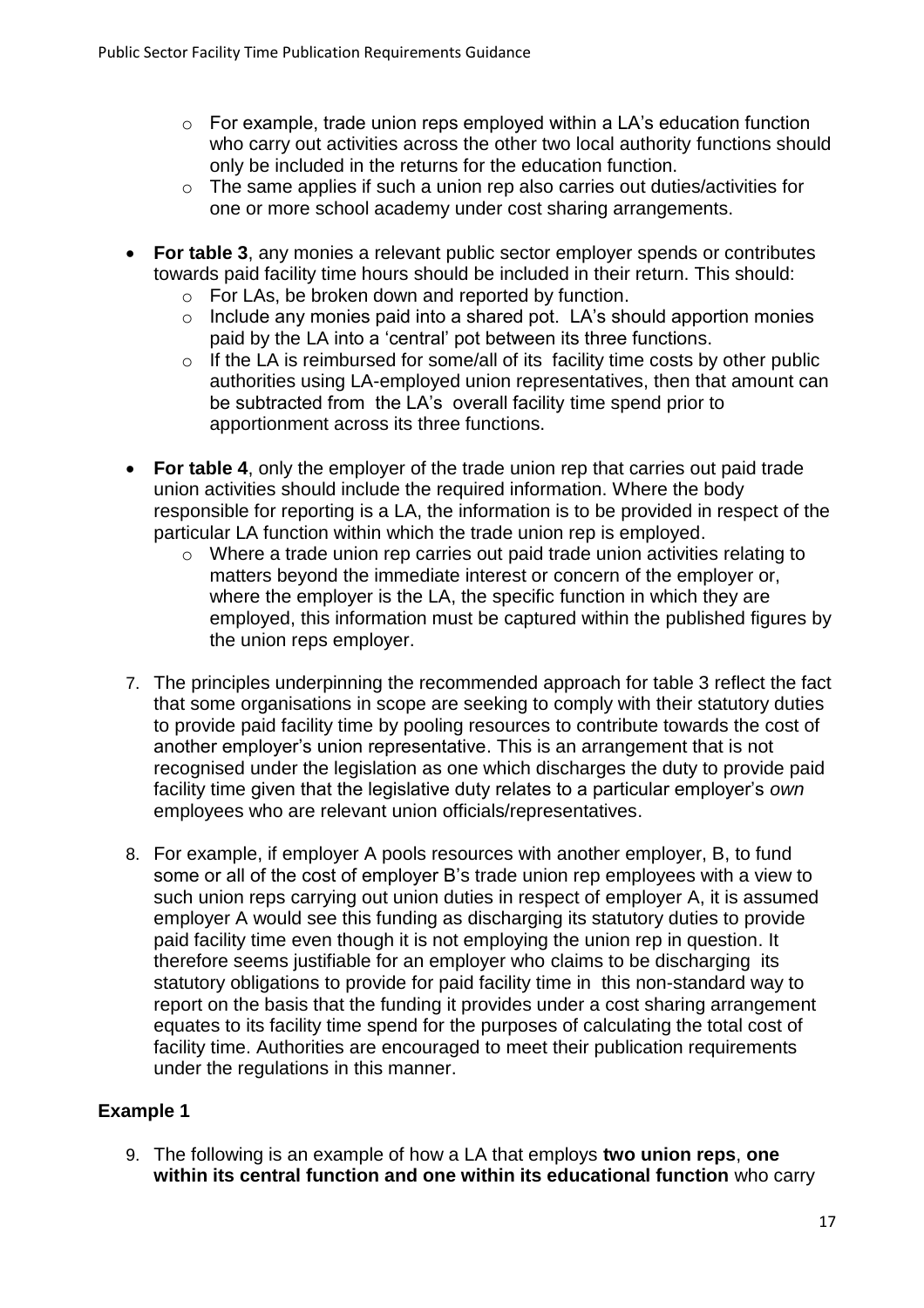out activities across a number of organisations, (including legally distinct employers such as school academies) under a cost sharing arrangement would obtain and publish the required information.

- 10. It is recognised that this example will not apply to every scenario, but is intended as one illustration to assist LA's when preparing their data for publication.
- **For tables 1 and 2** as the LA is the body responsible for publishing the facility time for the two union reps, they would be responsible for capturing this information. When publishing central function data they would include one union rep for table 1 and would include the total percentage of their time spent on facility time for table 2. They would do the same when publishing as the educational function in respect of the second union rep. For the fire and rescue function they would not publish any data as there are no employed union reps in the fire and rescue function.
	- $\circ$  Other (legally distinct) employers, for example, a school academy, that use the services of the union reps employed by the LA under cost sharing arrangements, would not capture this information in their own published data.
- **For table 3,** as the LA is part of a cost sharing arrangement to cover the costs of the union reps salary, the amount they contribute towards this agreement would be considered the total cost of facility time for that LA. As the LA is required to publish by function, the total amount they contribute towards the upkeep of the two reps would need to be divided between the three functions. All three functions would carry out the required calculation using this figure and the total cost of the LA's pay bill apportioned into the three functions. These final figures would then be published by the LA.
	- o Other legally distinct employers (e.g. a school academy) that use the services of the union reps would also need to publish the total amount they contributed towards the cost sharing arrangements as the total cost of facility time in order to carry out the required calculation.
- **For table 4**, as the LA employs both union reps, they will be responsible for capturing the required information. To do this they will need to capture the total paid facility time hours the TU rep undertook, both for the LA and any other (legally distinct) organisation which is part of the cost sharing arrangement, as well as the total number of hours spent on paid trade union activities. When the authority reports under the education function it would include the above information for the union rep employed within this function. They would follow the same process for the central function as well. The fire and rescue function does not employ any union reps and would therefore have nothing to publish in this table.
	- o Other legally distinct organisations (e.g. academies) that use the services of the two union reps employed by the LA, would not need to capture this information in their own published data as they are not the employers.
	- $\circ$  If the paid trade union activities were for the benefit of a particular aspect of the TU reps work, i.e. they clearly carried out activities on behalf of the fire and rescue function despite not being employed within the fire and rescue function, then LA's are encouraged to explain this in any accompanying narrative published.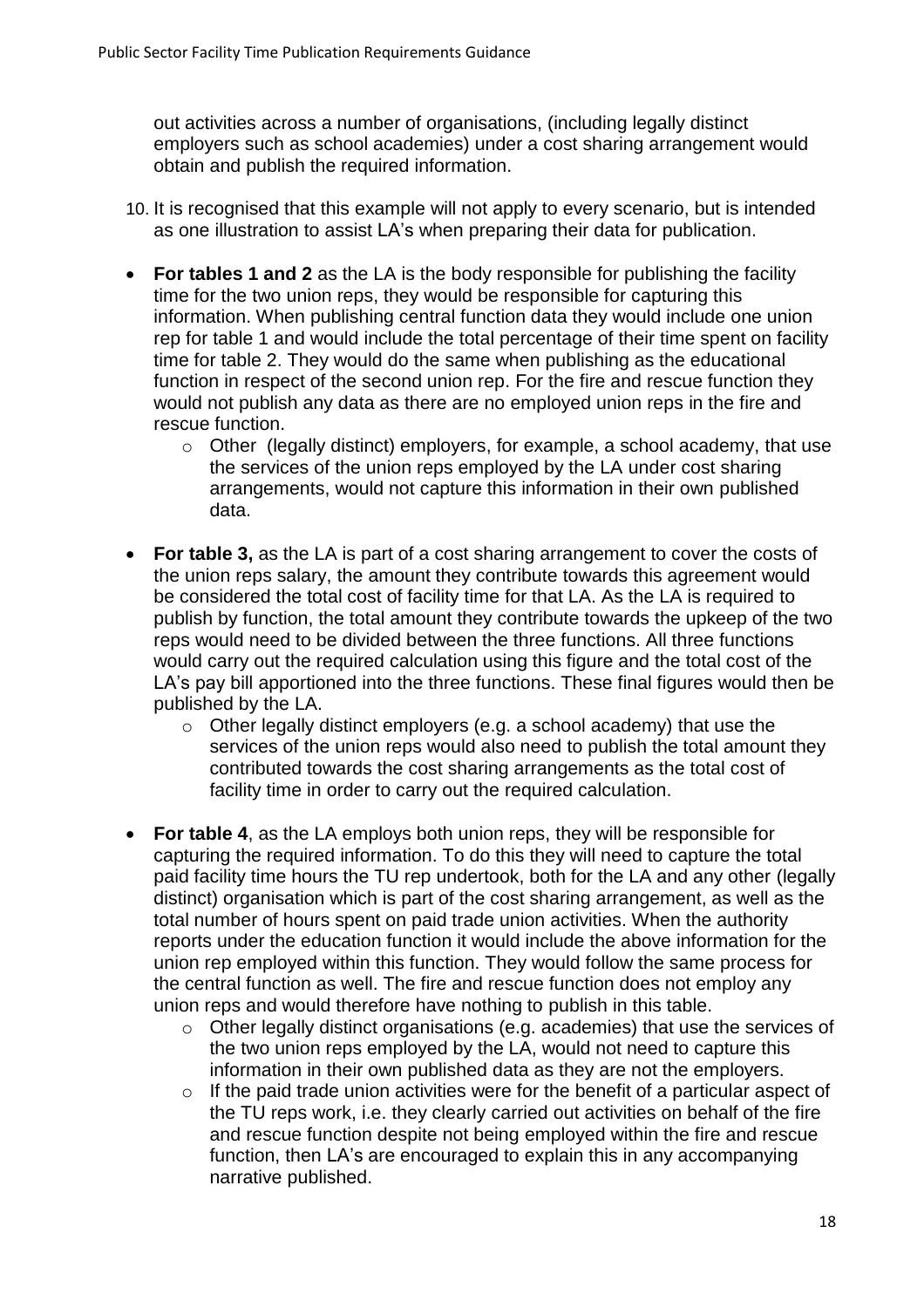### **Example 2**

- 11. The following is an example of how a LA would complete the table found in Schedule 2.
- 12. In this example, the LA:
	- Is reporting for its educational function only.
	- Employs 3 TU representatives in total. Two within their educational function and one within their central function.
		- i. All three are full time and carry out 50% (18.5hrs p/w) of their time on facility time.
		- ii. All three have carried out 4 hours' worth of paid trade union activities each during the relevant period.
		- iii. All three spent 962 hours each carrying out facility time over the relevant period.
	- Is part of a cost sharing arrangement with a number of legally distinct school academies, whereby the reps from all three functions carry out union rep work within these school academies, spending more or less the same amount of time each on such work
	- Has a total organisational pay bill of £1,900,000 within the relevant period.
		- i. Has a total facility time cost of £60,000 for the 3 TU representatives.
		- ii. Receives £10,000 from the cost sharing arrangement from school academies using the services of the 3 TU representatives.

#### **Table 1: Education function return**

#### **Relevant Union Officials**

What was the total number of your employees who were relevant union officials during the relevant period?

*Number of employees who were relevant union officials during the relevant period Full-time equivalent employee number* 2 2

#### **Table 2**

#### **Percentage of time spent on facility time**

How many of your employees who were relevant union officials employed during the relevant period spent a) 0%, b) 1%-50%, c) 51%-99% or d) 100% of their working hours on facility time?

| Percentage of time | <b>Number of Employees</b> |
|--------------------|----------------------------|
| $0\%$              |                            |
| 1-50%              |                            |
| 51-99%             |                            |